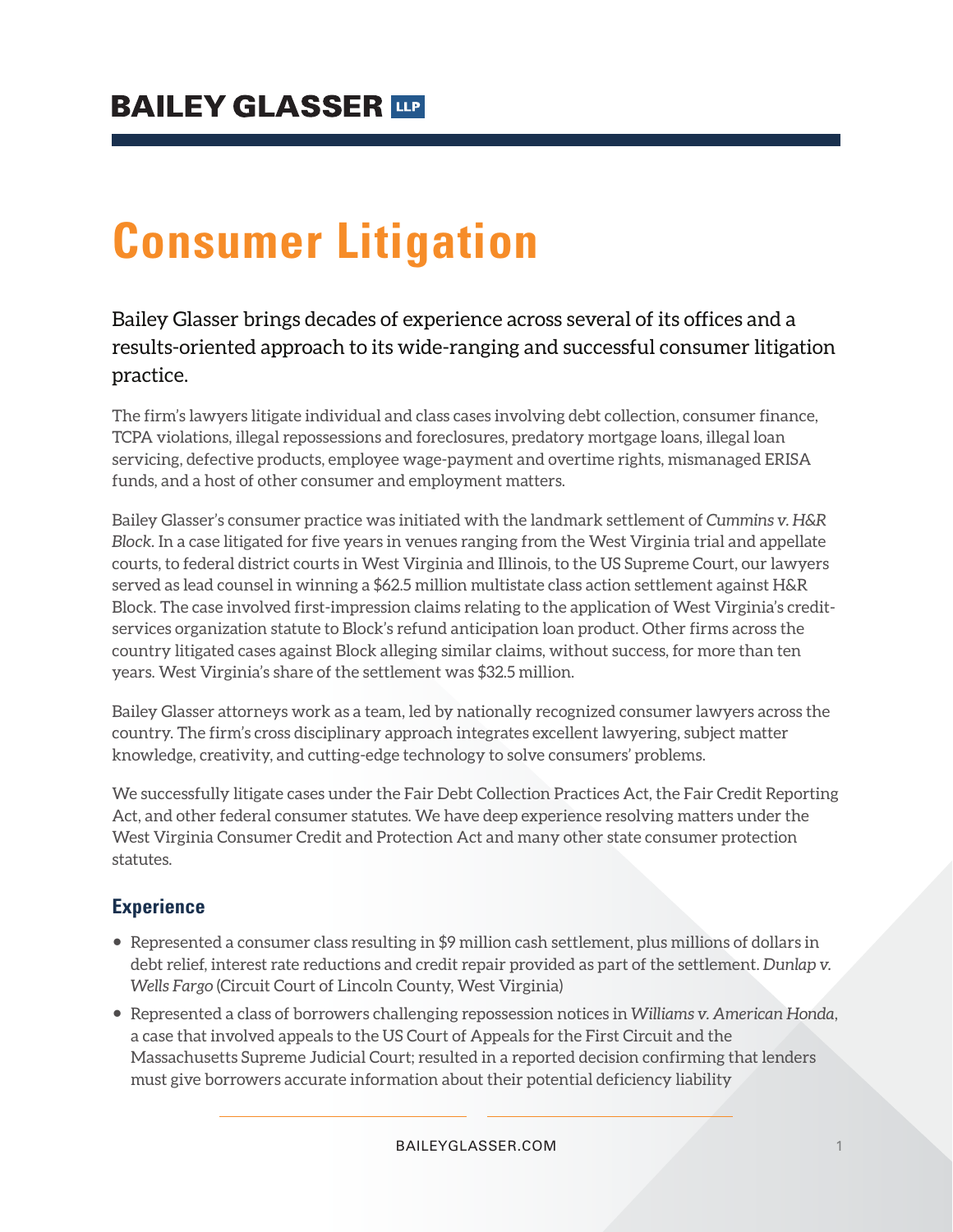# **BAILEY GLASSER TIP**

#### CONSUMER LITIGATION

- Represented a class of purchasers of a generic vitamin supplement who alleged the supplement's label falsely claimed it was effective in slowing the progression of age-related macular degeneration, resulting in nationwide settlement
- Represented a mortgage loan borrower challenging estimated attorneys' fees tacked onto their debt in *Prescott v. Seterus*, a case that involved appeals to the US Court of Appeals for the Eleventh Circuit; resulted in a reported decision strengthening the protections of the Fair Debt Collection Act and its Florida equivalent that lenders cannot charge or collect estimated fees; the precedent set resulted in class action settlements for borrowers charged estimated fees in *Bacardi v. Select Portfolio Servicing, Inc., Paneque v. Bank of America,* and *Shore v. JP Morgan Chase*

## **News & Insights**

Bailey Glasser Wins Class Certification for Tens of Thousands California Mortgage Borrowers 11.16.2021

Bailey Glasser Adds Antitrust Lawyer Bart Cohen as Of Counsel in Philadelphia 10.25.2021

Bailey Glasser's Todd Walburg Named Finalist for San Francisco Trial Lawyer of the Year Award 09.21.2021

"Glaring Flaws": U.S. District Court Rejects Proposed Class Action Settlement of Future Roundup Claims

05.26.2021

Bailey Glasser Lawyers Recognized for Inclusion in 2021 Super Lawyers List 05.12.2021

National Trial Lawyers and President Lisa Blue Join in Brief of 93 Law Firms, 167 Lawyers Opposing Proposed Settlement of Future Roundup Claims 03.09.2021

Ninety-Three Law Firms,167 Lawyers File Brief Opposing Proposed Settlement of Future Roundup Claims 03.05.2021

John Roddy Named to 2020 Lawyers of the Year by Massachusetts Lawyers Weekly 02.15.2021

Bailey Glasser Lawyers Named to 2021 Best Lawyers 08.20.2020